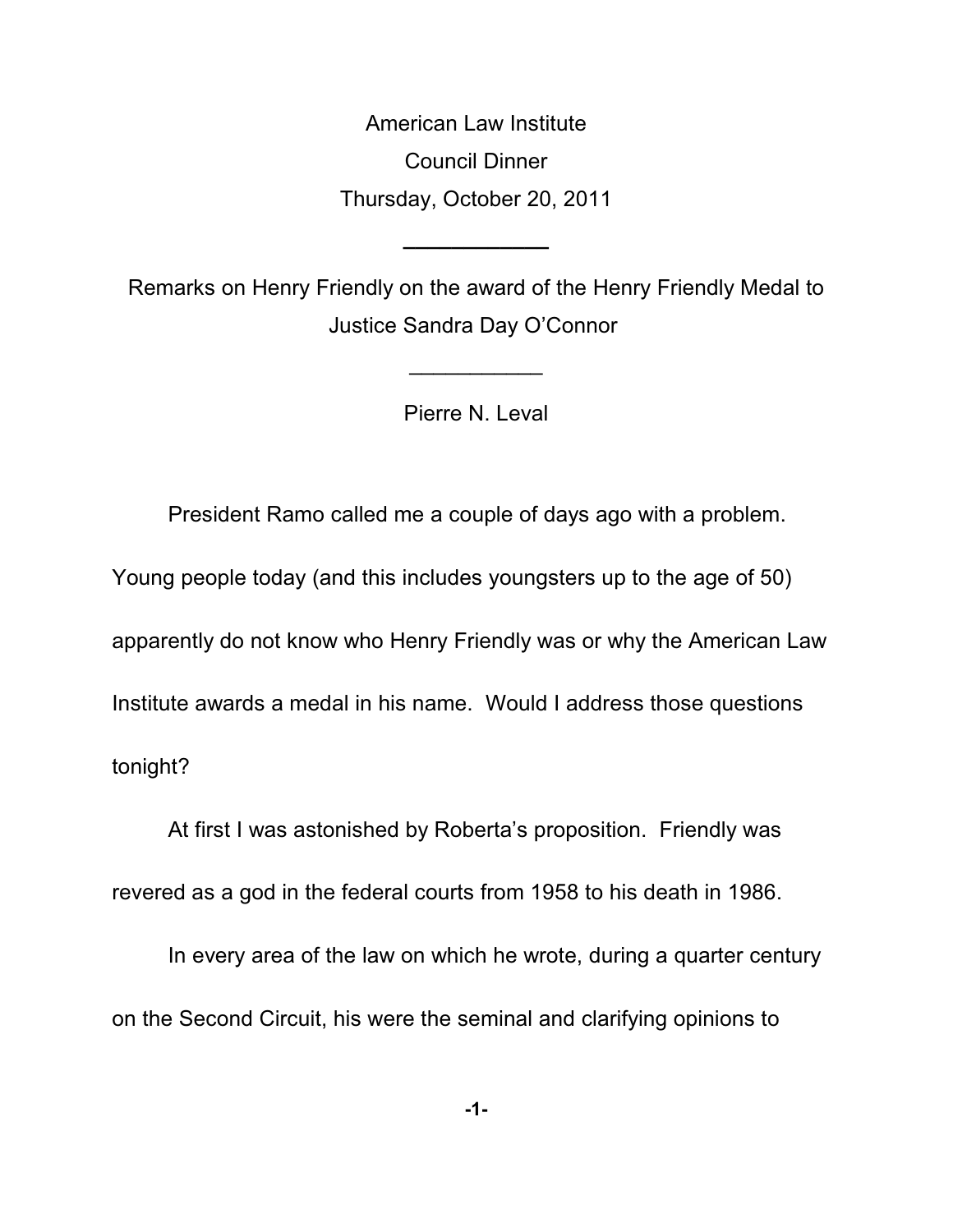which everyone looked as providing and explaining the standards.

Most of us who earn our keep by judging can expect to be deservedly forgotten *within weeks* after we kick the bucket or hang up the robe and move to Florida. But for one whose judgments played such a huge role, it is quite surprising – and depressing – that the memory of him has so rapidly faded. Later, a brief exploration why this might be so.

I begin by recounting, for any who don't know, what some purplerobed eminences of the law have said about Friendly.

Judge Posner, citing Friendly's "photographic memory combined with his analytical power, energy, speed, and work ethic," called him "the most powerful legal reasoner in American legal history."<sup>1</sup>

Herbert Wechsler, who guided the ALI for decades, and who was not given to scattering praises with reckless abandon, wrote with special

reference to Friendly's prolific writings, and his immensely valuable ALI

 $1$  Richard Posner, email message dated Oct. 11, 2011 to the author, referring to Posner's undertaking to write a Foreward for David M. Dorsen's soon to be published biography of Henry Friendly (on file with author).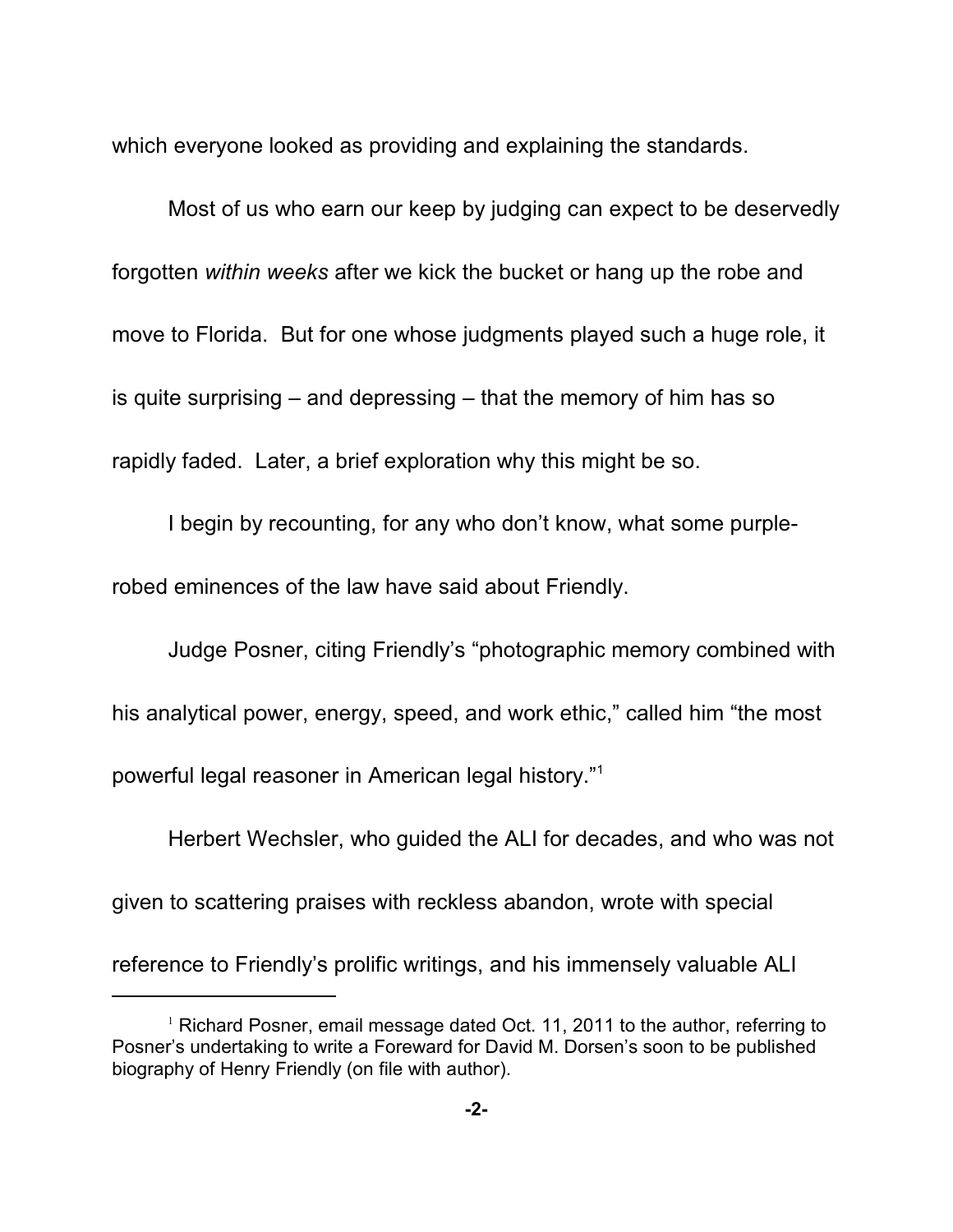work, "Only the genius that Henry Friendly was could produce scholarly material of this quality and volume . . . . [N]one of us, of whatever age or station, will see his equal or his like again."<sup>2</sup>

Harvard's great Professor Paul Freund speaking of Friendly's student days described him as a "legend in his own time," whose attainments were "part of the lore of [Harvard] University."<sup>3</sup> (This referred to Friendly's arrival at the college at age 16, his dazzling of the History faculty, which sought to keep him for their own, and his entry instead to the Law School where he had what is believed to be the highest average ever attained.)

For Felix Frankfurter, he was "the best judge now writing opinions on the American scene."**<sup>4</sup>**

For Charles Wyzanski — "the best judge now sitting in any court in

 $2$  Herbert Wechsler, Remarks at the Extraordinary Session of the Court of Appeals for the Second Circuit in Memoriam of Judge Henry J. Friendly 20-21 (1986) (transcript available in 805 F.2d LXXXI).

<sup>&</sup>lt;sup>3</sup> Paul Freund, *In Memoriam: Henry J. Friendly*, 99 HARV. L. REV. 1715, 1715 (1986).

 $^{4}$  *Id.* at 1720.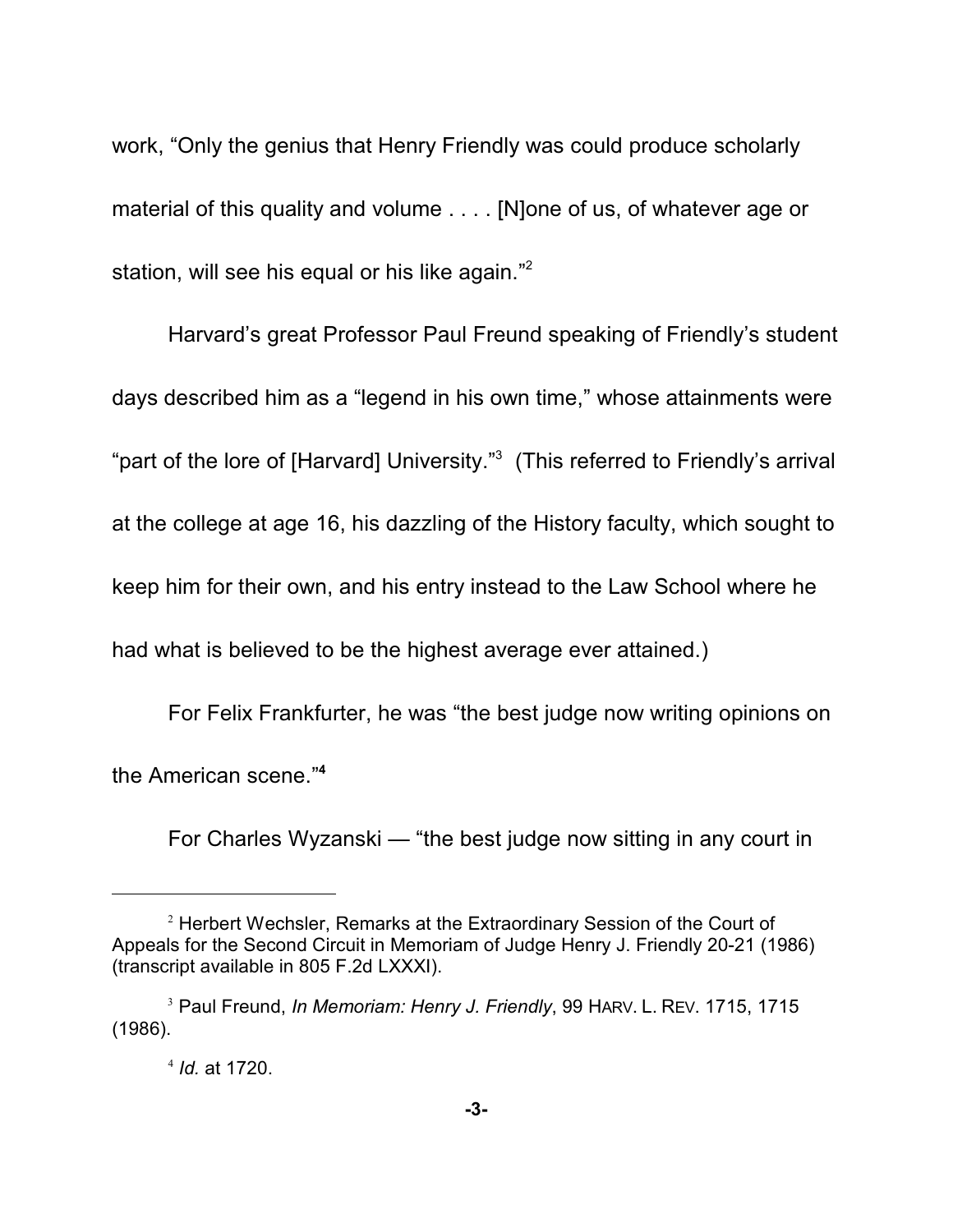the United States."<sup>5</sup>

Judge John Minor Wisdom, in whose name this Institute also makes a distinguished award, said, "except for the giants (Holmes, Brandeis, and Cardozo) and possibly Learned Hand, no federal appellate judge has commanded more respect . . . ."<sup>6</sup>

Justice Thurgood Marshall, commenting on the conventional Second

Circuit wisdom that one should, "Quote Learned, but follow Gus," said that

for him the rule will always be, "Quote Friendly, and follow Friendly."<sup>7</sup>

When Justice Brandeis had Friendly as his clerk in 1928,

recommended by then Professor Frankfurter, Frankfurter called the Justice to ask how Friendly was doing. Brandeis answered, "Don't you ever send me another such man as Friendly. If I have another man like him, I would

 $5$  Letter from Charles E. Wyzanski, District Judge, U.S. District Court for the District of Massachusetts, to Michael Boudin (Feb. 19, 1985) (on file with author).

John Minor Wisdom, *Views of a Friendly Observer*, 133 U. PA. L. REV. 63, 63 <sup>6</sup> (1984).

 $7$  Thurgood Marshall, Remarks at the Extraordinary Session of the Court of Appeals for the Second Circuit in Memoriam of Judge Henry J. Friendly 8 (1986) (transcript available in 805 F.2d LXXXI).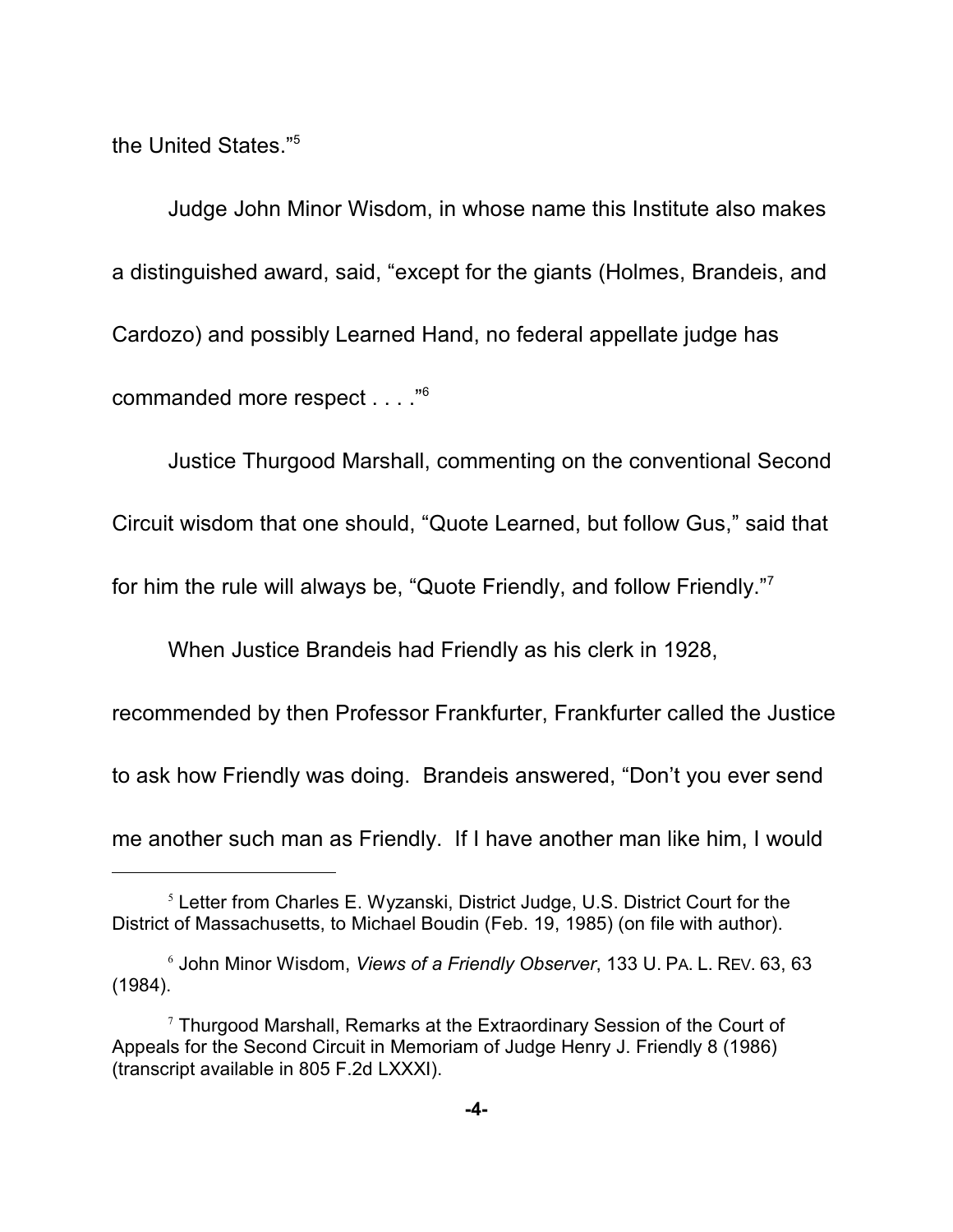not have to do a lick of work myself."<sup>8</sup>

And a superb biography of Friendly by David Dorsen, soon to be published by the Harvard University Press, proclaims him the greatest judge of his time.

To those of us who had the privilege of clerking for him, his genius was all the more astonishing — because we saw the ease and speed with which he produced his great opinions.<sup>9</sup> He carried virtually all of law in his head. What is more, in his head he saw clearly the junctions, intersections, overlaps, and disputed territories of the seamless web. And his mind worked with the speed of computer circuitry – that is, on the computer's good days.

When it came to writing an opinion, Friendly would sit himself at a writing table surrounded by the briefs and appendices. Having quickly read

<sup>&</sup>lt;sup>8</sup> *Id.* at 7.

<sup>&</sup>lt;sup>9</sup> See generally Pierre N. Leval, Remarks at the Extraordinary Session of the Court of Appeals for the Second Circuit in Memoriam of Judge Henry J. Friendly 16-17 (1986) (transcript available in 805 F.2d LXXXI).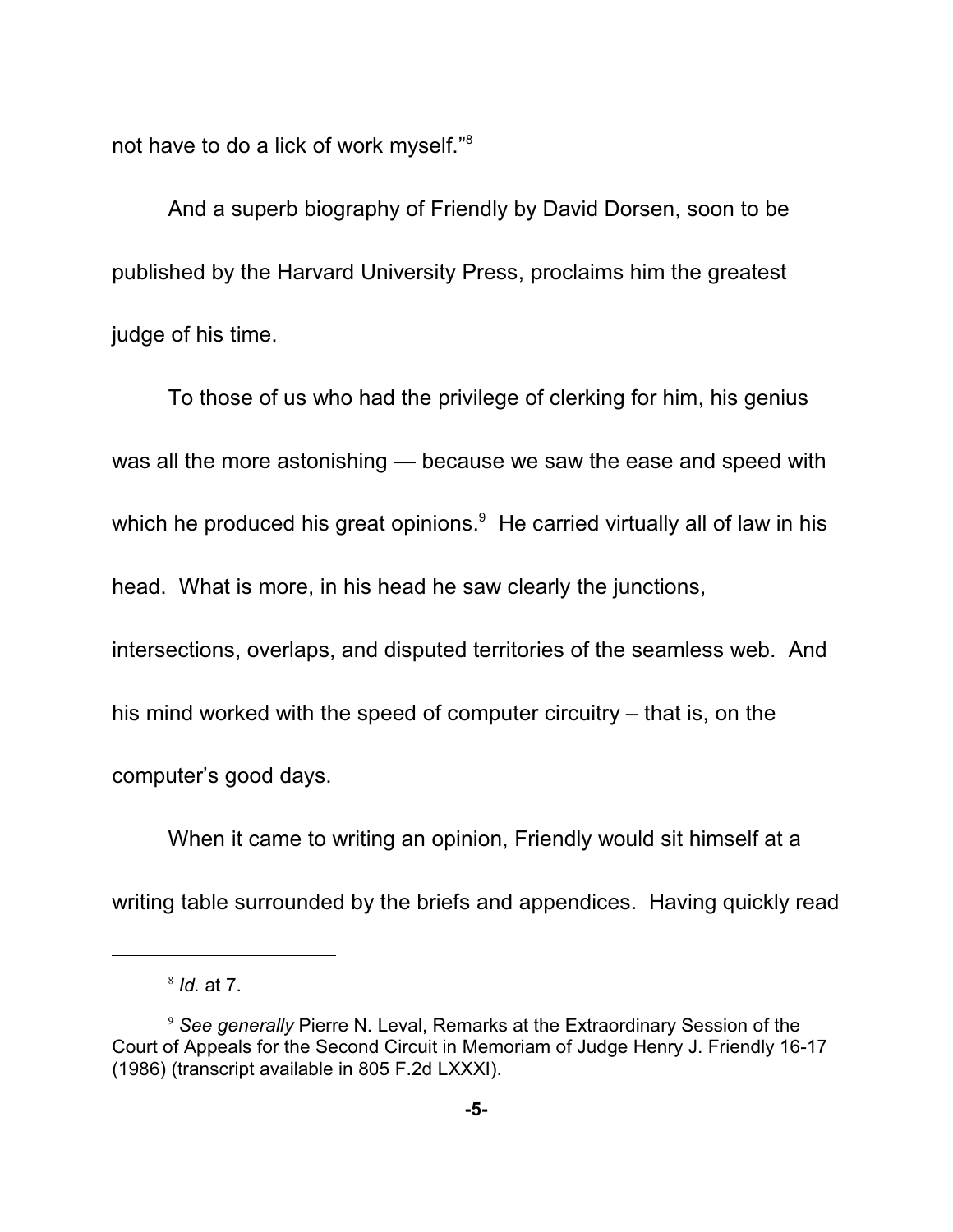through these, he knew them cold. He would sit with a pad of lined paper and begin to write by hand. As he sat down to the task, the entire opinion had already been organized and written in his head. He would write, single spacing, from the left hand edge of the page to the right, leaving no room at all for modifications. He would write at approximately the same speed as if he were copying an existing text. Indeed, he was.

He often quoted from Learned Hand. When he did, he would rise from the table, walk over to the bookshelf, and grab the volume that he knew contained the Hand opinion.Sometimes*,* he needed to check the index for the page; more often not. The interruption of rising to get the volume from the shelf was, indeed, unnecessary. He could have done it all from memory, leaving at most tiny corrections for his clerk.

When he needed citations for a point, it was done the same way. He would rise, pluck from the shelf the volume that he knew contained the opinion in which he had squirreled away a string cite on this point, and

**-6-**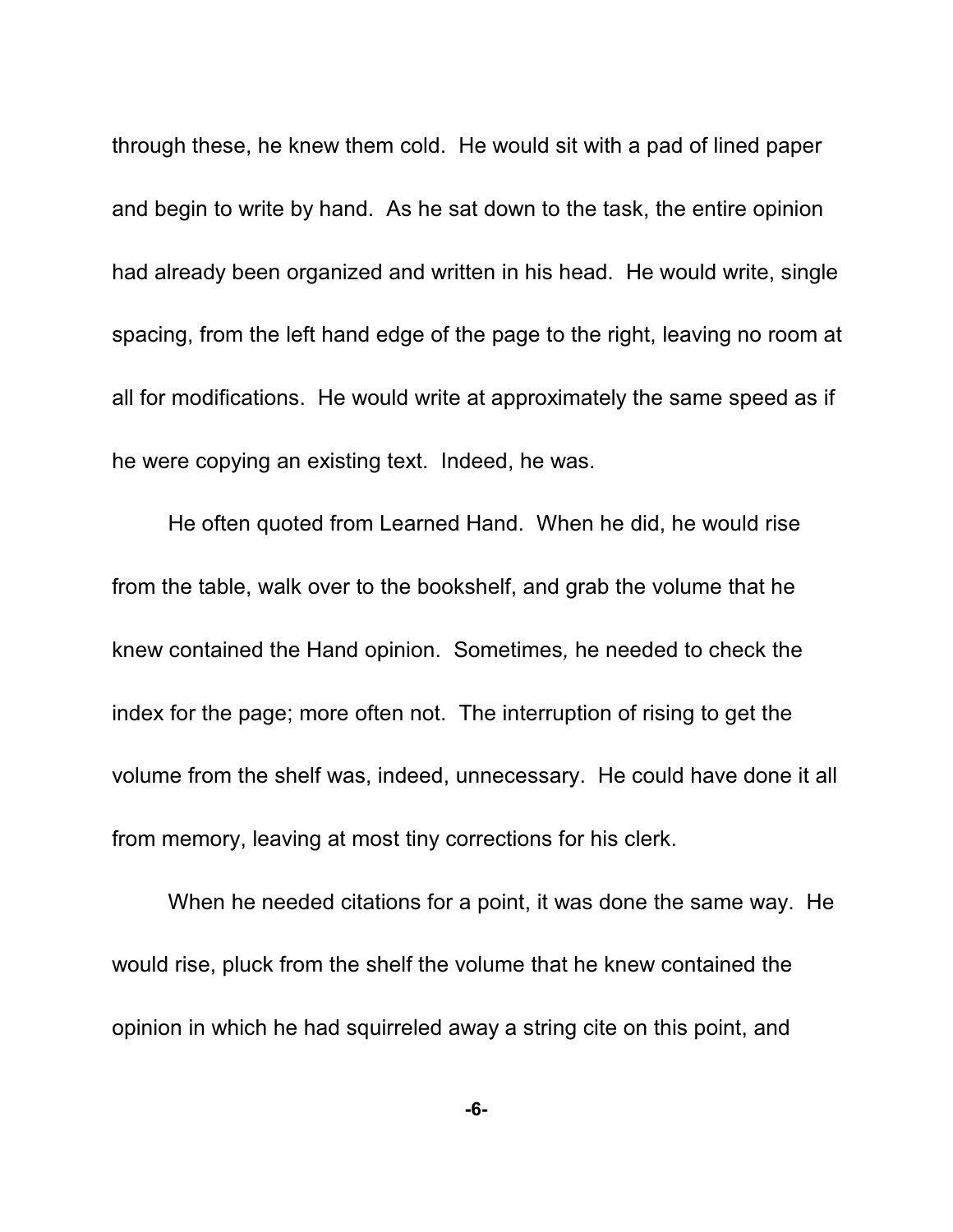would copy it into the new opinion.

In this fashion, he regularly produced, as rapidly written first drafts, perfect final opinions. Apart from the occasional addition of a few *certs denied,* no changes were needed. For many opinions, the clerks had practically no role. New research was rarely needed — unnecessary, as it was all in his head. Their only significant offices for Friendly were two: to keep him in touch with what the great professors were thinking in the law schools, and occasionally to challenge some part of Friendly's analysis.

When a clerk did that, it took the judge only a second to know whether he liked the critique or not. If not, he rebuffed it brusquely. But if he liked it, receiving a valid contradiction from his clerk gave him immense pleasure. He instantly understood its merits and set about to fix the problem. He glowed with delight and pride in his clerk.

So why has this greatest of judges slid into obscurity barely a quarter century past his death?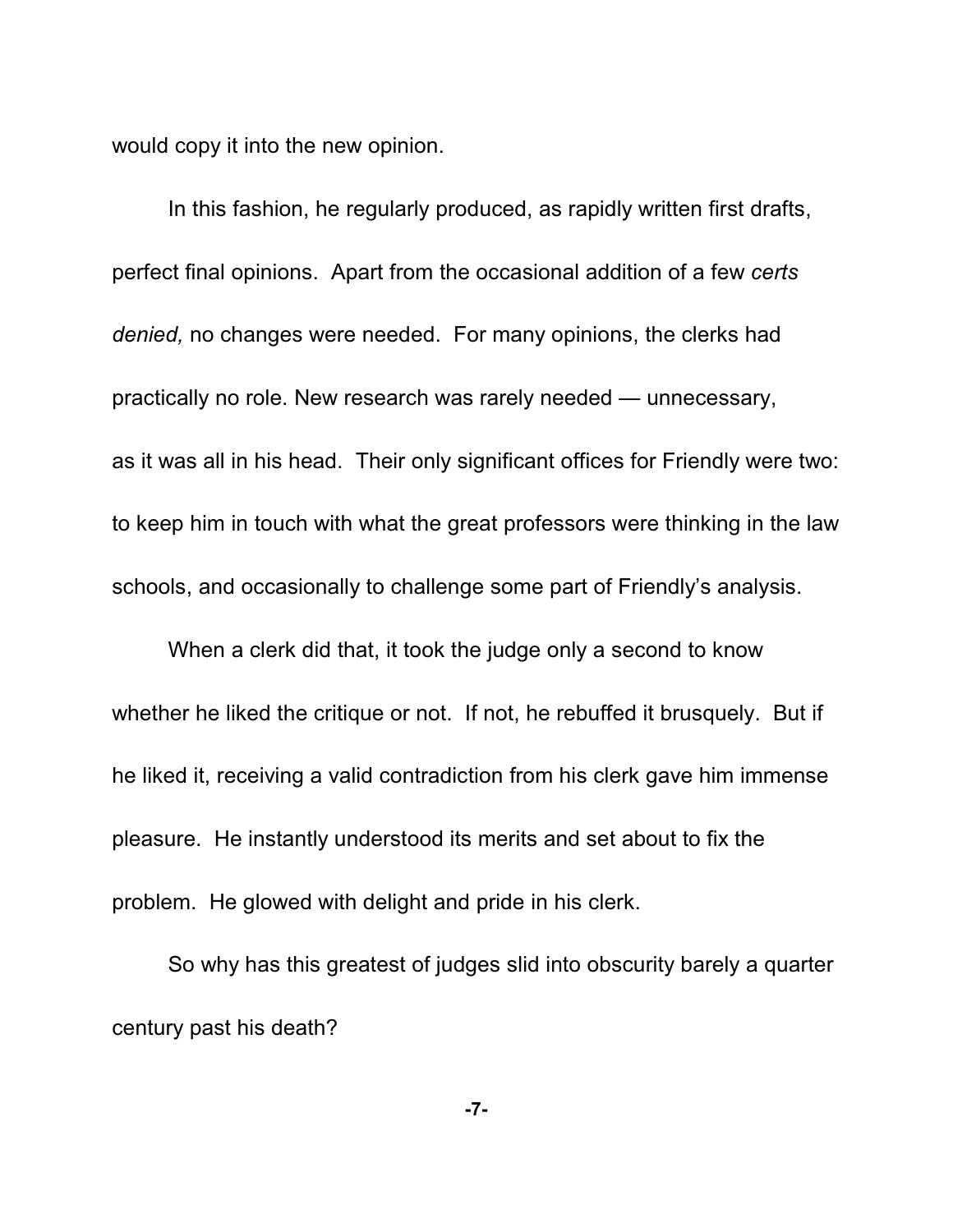A few possible reasons. One, I suppose, is fetishistic and misguided adherence among judges and law clerks to the supposed principle of citing authorities in reverse chronological order.<sup>10</sup> While everyone had looked to Friendly's opinions for guidance, the cases that came to be cited first for the vibrant propositions Friendly had authored were the most recent in the line of opinions that mechanically, and sometimes uncomprehendingly, cited his. Within a few years, the Friendly opinions dropped off the page.

In addition, some of Friendly's most admirable qualities as a judge have contributed to obscuring his reputation.

Friendly was not a flashy judge; not a headline grabber; not one to look for the quotable one liner. He shunned rhetorical flourishes designed to make rulings look more obvious, indisputable, or necessary than they are. He presented the questions in their full complexity. His opinions

 $10$  Bluebook Rule 1.04 in fact provides that "[i]f one authority is considerably more helpful or authoritative than the other authorities cited within a signal, it should precede the others." THE BLUEBOOK: A UNIFORM SYSTEM OF CITATION 56 (Columbia Law Review Ass'n et al. eds.,  $19<sup>th</sup>$  ed. 2010).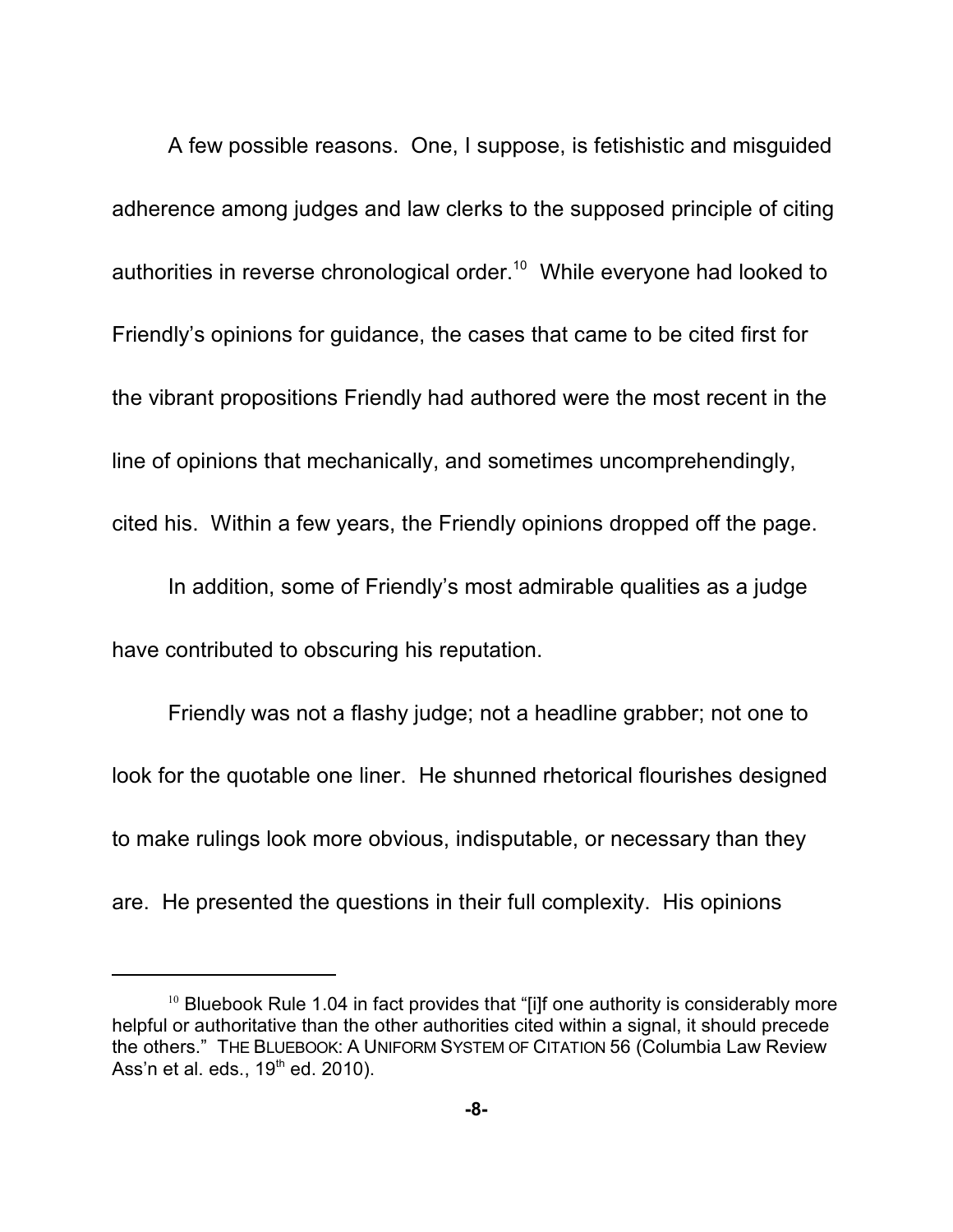made difficult reading – often requiring intense concentration to understand. And their complexity made them difficult to explain to nonlawyers.

Nor was he a judge (in today's mold) who sought opportunities to discard governing precedent in favor of results more to his liking. He was constantly engaged in explaining, rationalizing, and improving the state of the law as a living, functioning organism, whose rules have purposes, limits, and interactions with other rules — all of which must be understood to make them function effectively. Not glamorous, but immensely useful.

A final reason for Friendly's puzzling obscurity today was his powerful inclination toward moderation. He was not interested in intellectually pure, but extreme and impractical, solutions. He was always attuned to the practical consequences of rules of law, and of the tendency of abstract principles to push beyond their utility. He was keenly aware of the value of precedent and of how ill-suited courts and judges are to chart the course

**-9-**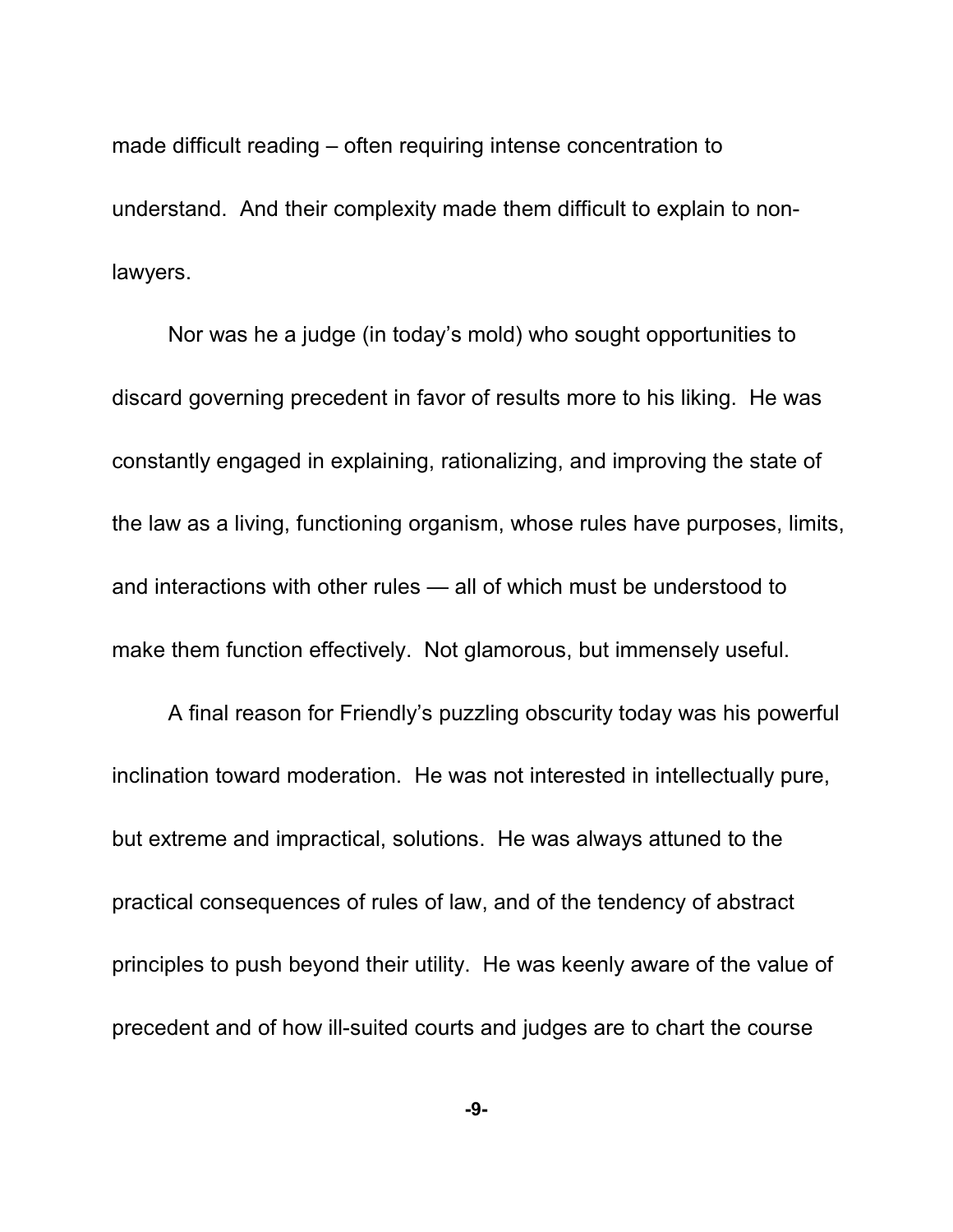for society, except when profound injustices require correction. (He was no doubt influenced in this regard by his brilliant pre-judicial career in the practical world of business affairs, as a leading partner of a major law firm and as general counsel and an officer of a major business corporation.)<sup>11</sup>

His rulings were not destined to make headlines — nor to be extolled in editorials. They were, nonetheless, the finest exemplars of the judicial craft.

And so, at his death, twenty-five years ago, inspired and led by Michael Boudin, who had been Friendly's best and favorite law clerk — like a son to the judge — the Friendly clerks planned and endowed the Henry Friendly Medal to be awarded from time to time by the American Law Institute for outstanding contributions to the law in Judge Friendly's great tradition.

 $11$  Judge Friendly was a founder and leading partner of Cleary Gottlieb Steen & Hamilton, originally named Cleary Gottlieb Friendly & Cox. In the latter part of his prejudicial career, simultaneous with his law practice, he served as General Counsel and an officer of Pan American Airways.